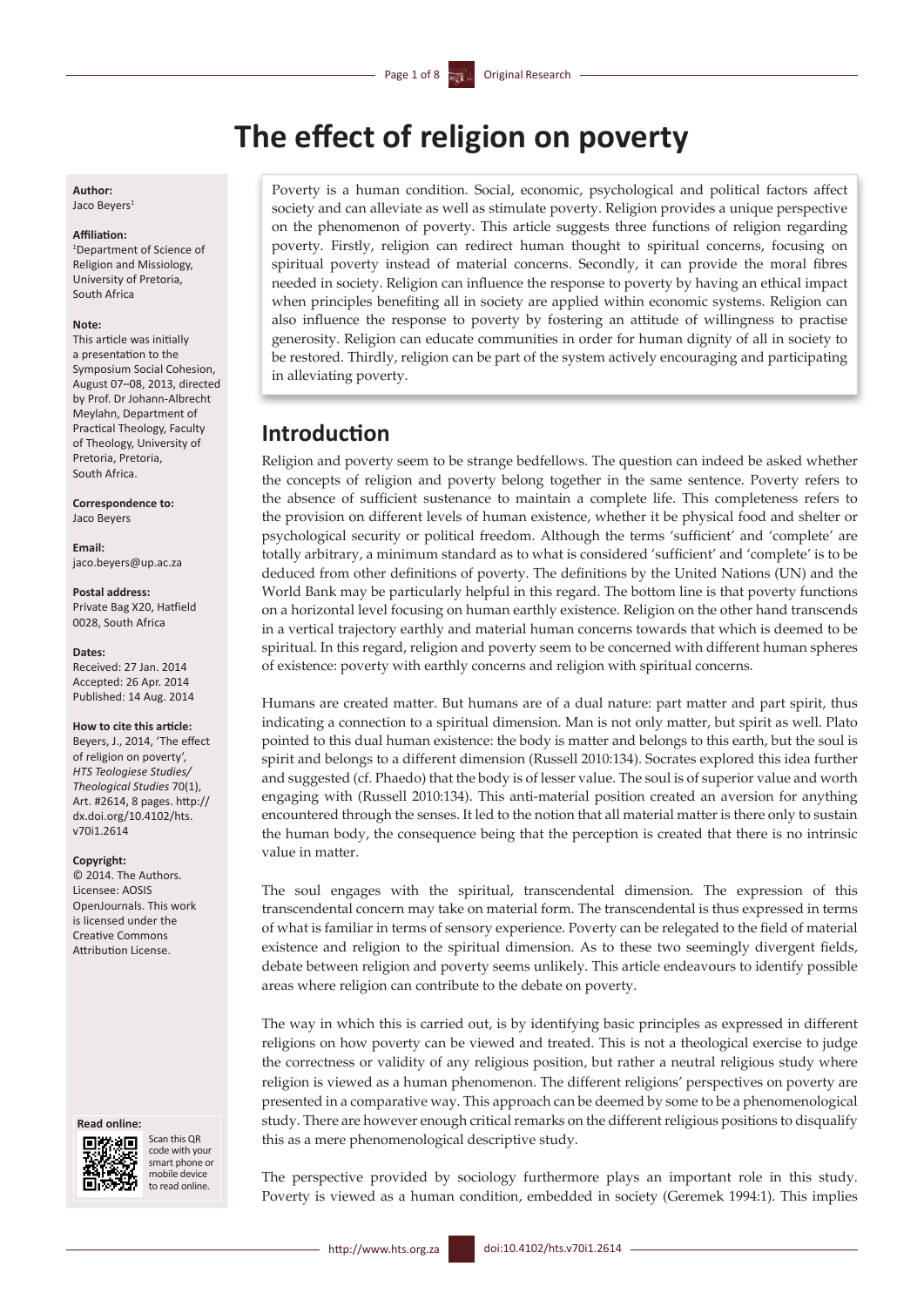that poverty has a context that must be taken into account. A generic strategy for alleviating poverty is therefore impossible. One of the distinct colours in the kaleidoscope of factors determining society is religion. Religion is a social activity influencing the understanding of and response to poverty. Poverty is embedded in a social context and can only be understood when the context is understood. It is however important to take note of the relationship between the position of the observer and the observed when studying society (Chryssides & Geaves 2007:53). When investigating society, we are therefore investigating ourselves.

## **What is poverty and what is religion?**

Poverty is a creature with many heads and several tails, as is religion. The different heads would refer to the different forms poverty and religion can assume in society. There are many expressions of poverty as well as of religion. The tails dragging behind would refer to the consequences, influences and the effects of religion or poverty on society. Some effects of religion on poverty might be positive whilst some might be negative. In the case of poverty it might be difficult to identify any positive effects on human existence.

As to a definition of poverty, there seem to exist a wide range of possible definitions. Instead of listing all possible definitions, a conscious decision for a selected few definitions is made here.

Geremek provides a substantive definition: from a social perspective Geremek (1994:3) defines poverty as 'the point at which the survival of the individual and of the family became threatened'. This broad definition however does not differentiate between possible threats and is therefore unsatisfactory. It is assumed that Geremek refers to the threat of physical survival as well as the threat of making progress in life. It is obvious that a distinction should be made between relative and extreme poverty (Geremek 1994:3). Du Toit (1996:18), in an attempt to define poverty, states that poverty operates on a scale ranging from 'absolute poverty' to 'relative poverty'. Again it remains the discretion of the individual to determine what is 'absolute' and what is 'relative poverty.' Olupona (2009:xi) refers to Illiffe's differentiation of poverty into two groups: '[*T*]hose who struggle continuously to preserve themselves and their dependants from physical want' and the 'poorest of the poor, whose poverty has reached epidemic proportions'. According to Illife (Olupona 2009:xi), most people living in Africa from time to time drift in and out of the first category of poverty. Even the definition by Geremek is not a complete substantive definition as it does not define the true essence of poverty completely.

Hershock (n.d.:40) suggests a functional definition of poverty: 'Poverty is an erosion of the attentive and situational resources needed, in any given situation, to orient it as a whole toward the resolution of suffering.' For Hershock the opposite of poverty would be an existence where one can freely relate. It remains arbitrary who then determines what the 'resolution of suffering' is. Traditionally the end to

poverty was seen as introducing development programmes (Hershock n.d.:33). This modernistic understanding of development as progression has in many cases proven ineffective in alleviating poverty.

An arbitrary definition of poverty as provided by David Gordon (2005:4), is accepted by the UN: '[*F*]undamentally, poverty is the inability of getting choices and opportunities, a violation of human dignity. It means the lack of basic capacity to participate effectively in society.' This extensive definition continues to list all possible forms of deprivation (i.e. food, education, medical treatment, self-provision, non-access to credit, powerlessness, violence, poor sanitation, etc.).

The World Bank (n.d.:1) defines poverty as follows: '[*P*]overty is deprivation in well-being, and comprises many dimensions.' Again the list of forms of deprivation that follows on the definition is quite extensive but not different from the list provided by the UN's analysis. It is therefore clear that poverty has many ways (heads) of presenting itself.

The degree of poverty is culturally determined. The ways in which one culture consumes and generates income, differ from another. What is considered to be deprivation in one culture can be viewed as excessive luxurious in a different culture. To have only one fish to eat per day might be considered extremely poor in certain communities, but in some instances one fish per day can be seen as true abundance. This illustrates the contextuality of poverty as mentioned before.

Geremek emphasises the role of economic indicators when defining poverty. Economy can however no longer be regarded as the sole measure for poverty (Geremek 1994:3). Poverty entails social, cultural, economic, political, psychological, physiological and ecological factors, encapsulating the complete human existence referred to in the introduction (Geremek 1994:4). These factors can cause a segment of society to be excluded from an economic system. Poverty can also be defined as 'a deterioration of one's material condition' or as 'a reduction in one's share of revenue' (Geremek 1994:12). This still refers to the material perspective on poverty.

Poverty consists of many facets. Self-induced poverty is different from poverty as a result of being the victim of a discriminatory system. Value judgements can determine whether poverty was because of laziness or bad planning on the side of the poor<sup>1</sup>. To remain poor even though working hard is possible within an oppressive and unfair economic system. The poor must also be seen as a social stratum within society. Class differences in society cause the less affluent to be regarded as a separate (inferior) social category.

When referring to the concept of religion as understood in this article, the definition by Sundermeier (1999:17) is applied. Religion is the collective human response to the awareness of the transcendental. Religion is expressed in terms of rituals and

1.Compare the Jewish distinction of self-induced poverty (Zohar 2010:206) as to a life of poverty as a result of devotion in studying the Torah (Zohar 2010:211).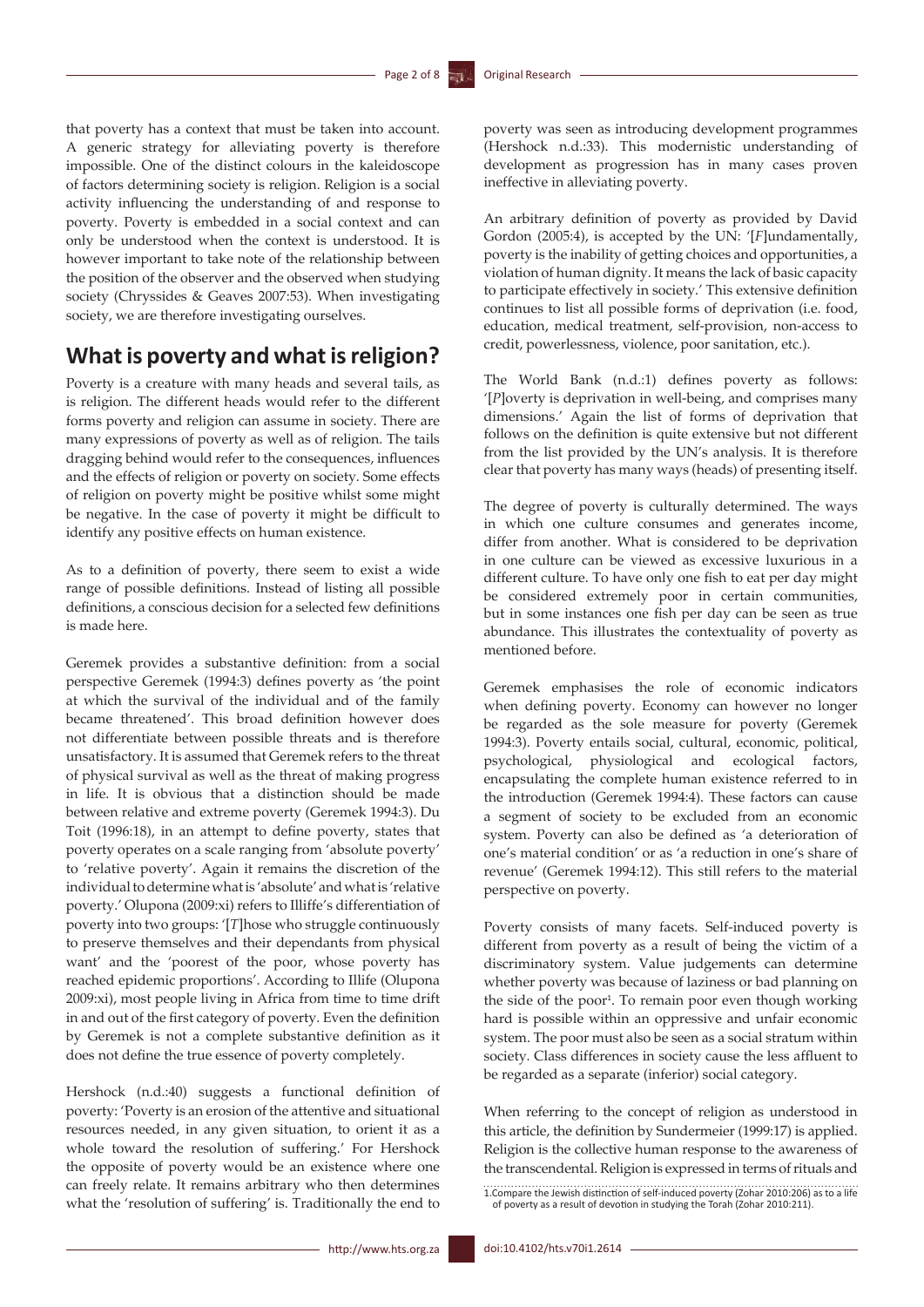ethics. These expressions are varied, causing a multitude of religious reactions (faces of religion). This definition emphasises the social aspect as well as the ethical function of religion. Both societal and ethical aspects of religion play an important role. As this article is not presented from a theological perspective, the religious studies perspective should clearly be noted. The main question would be to determine whether religion and poverty can be related, or formulated differently: does religion and poverty belong in the same discourse? A Platonic division of body and soul seems to keep the spiritual activities naturally separate from earthly (material) concerns. The fact of the matter is that many religions connect human material and spiritual existence. Many religions have an opinion on how the poor should be treated or viewed. This creates the opportunity to compare different religious positions on poverty as well as identify the role religion can play in social matters.

## **Causes of poverty**

Geremek (1994:11) identifies capitalism as the origin of poverty. It is surely irresponsible to reduce the origin of poverty to one single aspect. Peculiarly enough poverty, according to Geremek (1994:11), contributed to the development of capitalism and simultaneously poverty resulted from capitalism. Along with capitalism came the processes of industrialisation and commercialism, fuelling an unstoppable economic engine. For many centuries capitalism was considered by some to be the solution to poverty (Geremek 1994:11). Currently the introduction of technology is considered by some to be the solution to poverty. Technology can for instance lead to developing more advanced agricultural machinery alleviating poverty through better farming techniques.

Studies quoted by Geremek (1994:5) indicate that the causes of poverty must be divided between internal and external causes. Certain human behaviour, like laziness, may contribute to the condition of poverty. In some cases the poor however become victims of an oppressive or discriminating system.

## **Effects of poverty**

The gravest effect of poverty, as identified by Geremek (1994:4), is the degradation of human dignity associated with it. Society has become accustomed to look upon poverty with disdain (Geremek 1994:6). Compare in this regard the definition of poverty by the UN (Gordon 2005) where poverty is viewed as a 'violation of human dignity'. Economic inequality contributed to social inequality, resulting in viewing poor people as less than human (Geremek 1994:5). Compare Mveng's indication of the gravest effect of poverty as the denial of one's very humanity (Olupona 2009:xi). This effect of poverty on society is one of the tails dragging in the sand behind the creature called poverty.

Poverty can be stigmatised. In some religious traditions poverty is seen as 'deservedly' so (Geremek 1994:6). Compare in this regard the view that poverty is regarded as

punishment (by some Christians) or explained as the result of bad karma (by some Hindus). The attitude towards the poor might also be religiously determined. Charity is not necessarily directed at the poor, but to the benefit of the one showing charity: creating good karma or accumulating good deeds which will be rewarded.

Over centuries society responded differently to poverty (Galston & Hoffenberg 2010:1). Poverty was prevalent already amongst pre-industrialised societies<sup>2</sup>: therefore the role of capitalism and industrialisation as the origin of poverty could be questioned. The attitude towards poverty ranged over centuries from 'glorification to acceptance to censure' (Geremek 1994:7) to today where the poor is looked upon by some in disdain.

Du Toit's analysis of poverty states that poverty consists of material, cultural as well as spiritual poverty. He suggests that poverty should be understood not only in a quantitative but also in a qualitative way (Du Toit 1996:17). This places the discussion of poverty in the discourse of values. Discussions from a religious point of view can contribute to the debate on poverty as religion is expressed in terms of ethics (cf. Sundermeier 1999:17). This implies that religion and poverty are connected when discussed from a qualitative perspective.

Loy suggests that when attempting to define poverty, the search must be to identify what is considered to be truly poor. According to him that which makes people truly poor is the absence of moral quality (Loy 2008:3). Loy is however unclear as to who determines the measure of this moral depravity. It must however be stated clearly that religious affiliation does not determine moral quality. People with no religious affiliation can also possess moral quality (cf. Krüger, Lubbe & Steyn 2009:294). Poverty cannot be measured only in terms of material conditions. Loy (2008:4) suggests that the true problem of society is not the unequal distribution of technological and economic value, but rather the psychological and spiritual need of humans to understand their own minds. This links with Du Toit's notion to measure poverty qualitatively instead of quantitatively. Poverty manifests itself materialistically, culturally or spiritually (Du Toit 1996:17).

It might in some circles be considered insensitive to reduce poverty only to spiritual forms. To reduce poverty to cultural, moral or spiritual aspects does nothing to alleviate material and existential poverty. Olupona (2009:x–xi) argues that religion needs to play a role in alleviating poverty as it presents itself in current society in all its forms. Poverty is often associated with other social evils such as violence, bribery, corruption (Olupona 2009:xi), exploitation, prostitution and discrimination against women and children 2.The majority of the population in the Roman Empire during the first centuries was considered to be poor.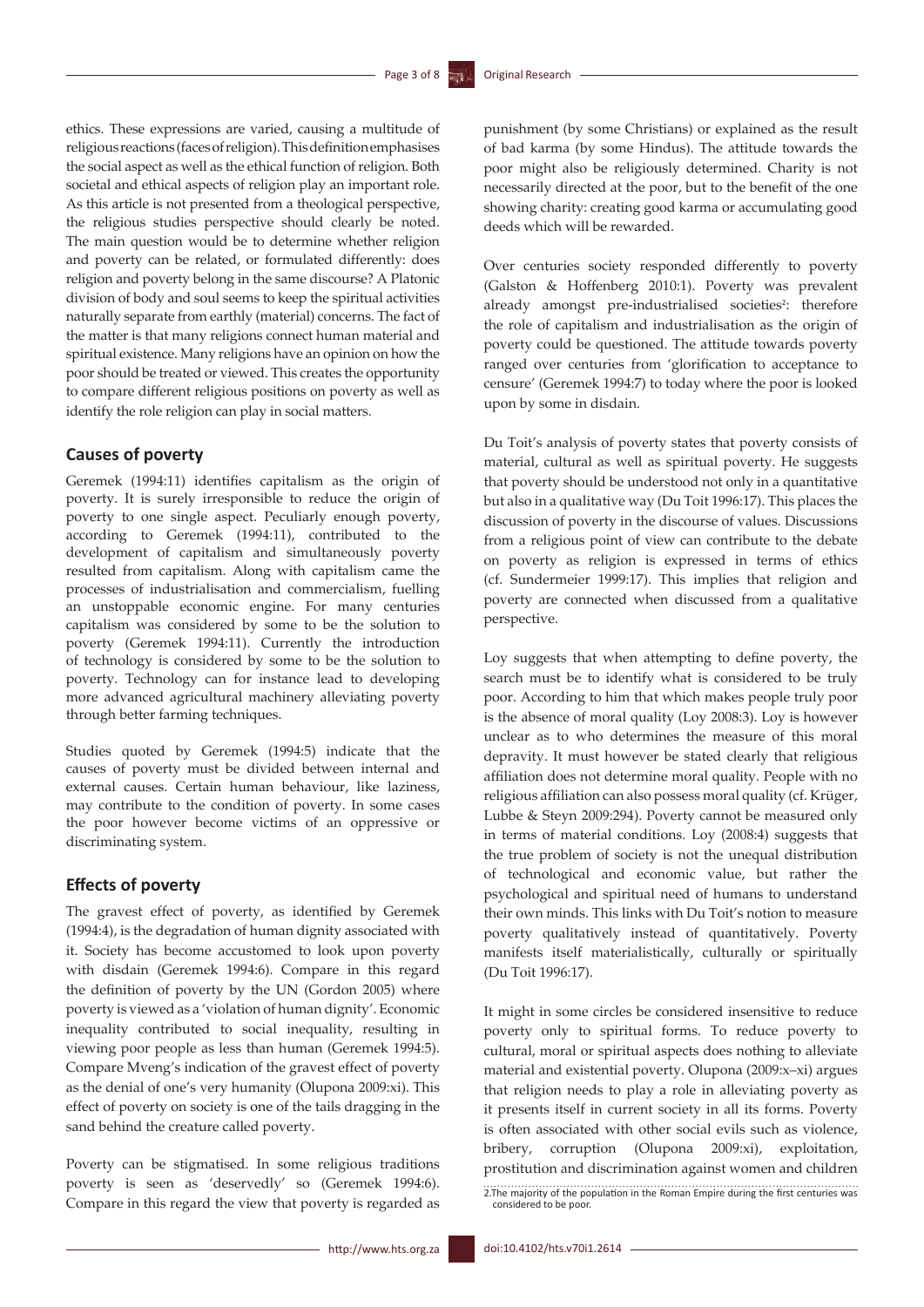(Olupona 2009:xviii). These secondary effects of poverty can be viewed as the tails dragging behind in the sand.

### **Solutions**

The traditional (modernistic) considerations of solutions to poverty consisted of the rooting out of the causes of poverty. Bringing about development through introducing technology and proper education would gradually cause poverty to disappear. By taking the correct measures poverty will be eradicated. The results of these measures were however not considered.

Hershock (n.d.:34) is convinced that when development does not alleviate poverty, it will definitely create an environment conducive to poverty and lead to the institutionalisation of poverty. Poverty will persist as the inability to meet one's own needs (Hershock n.d:36).

## **What is the role of religion regarding poverty?**

The unique contribution religion can make to the debate on poverty, is threefold. Firstly, religion can redirect human attention to that which ought to be an ultimate concern. Secondly, religion provides the ethical fibre to society in order to respond appropriately to poverty. Lastly, it is the responsibility of religion to alleviate poverty.

When discussing religion, the danger of universalising it exists. Religions differ from context to context. Buddhism in Thailand for instance differs from Buddhism in South Africa. This is true of all major world religions<sup>3</sup>. Religions can be expressed differently in different contexts. Responses to poverty can take on different forms in different contexts although the religious affiliation may remain the same. This article is well aware of the danger of universalising.

## **Redirected concern**

Hershock (n.d.:36) is convinced that alleviating poverty is about restoring relationships. In order to be in a harmonised relationship with the self, the other and the universe, one needs to direct attention in the correct direction. For Hershock (n.d.:36) poverty is about misdirected attention. Religion must redirect the focus and remind what humans' ultimate concern is. For Hershock (n.d.:37) Buddhism teaches the renouncing of material wealth and the seeking of 'noble wealth', which consists of building up faith, moral character and wisdom. These endeavours will prevent suffering, of which poverty is a form.

This advice to redirect attention to 'higher values', is echoed in Christianity. Compare Paul's encouragement to seek things which are above and more valuable than earthly things (Col 3:2). Also compare Jesus' recommendation that 3.For the sake of the argument traditional African religions are included.

his followers create heavenly treasures instead of focusing on earthly valuables (Mt 6:19).

Hershock's (n.d.:35) emphasis on creating interdependence and establishing relationships and so ending poverty, is echoed in Christianity's emphasis on interdependence. Compare Matthew 5:3 emphasising the blessing the poor will receive because they realise their dependence on God as they have no one else to take care of them. The Christian command to love thy neighbour as thy love thyself (Lv 19:18; Mt 22:39) encourages interdependence by way of love.

Max Weber is of the opinion that a love for the material world takes away the attention paid to the spiritual world (Weber 2003:42). Attention paid to the material world is, according to Weber (2003:40), true of the Protestant form, especially Calvinism, of Christianity. Calvinism is the seedbed for capitalism (Weber 2003:43). There however exist different Christian reactions: for example Franciscans and Lutherans subscribe to a more prudent lifestyle as opposed to Calvinism. Weber is however correct in that some Christian positions can in this way contribute to secularisation. Religion should have the opposite effect: religion should redirect concern to the spiritual existence (cf. Loy 2008:5).

It is however not easy to declare a new direction of attention. A worldview determines the view on poverty. For example, traditional African religions (especially Yoruba religion) have a this-worldly worldview (Olupuna 2009:xii) focusing on the lifestyle whilst alive. There is no consideration of the afterlife. Blessings of wealth and health in this worldly existence are considered as gifts from the gods. Poverty is seen as duly punishment for transgressions against the gods. The focus is mainly on this-worldly existence. Religion should open up an awareness of an existence after this life.

According to Weber's analysis, Protestants (read Calvinists) seem to be more prone to economic rationalism (Weber 2003:40). Weber suggests that Protestants (read Calvinists) especially seem to promote rationalism as a means to find prosperity (Krüger *et al.* 2009:277). Wealth and worldly prosperity have also (compare the Yoruba belief above) been interpreted by Protestant groups to indicate the blessing and grace the transcendental has bestowed upon them (Weber 1966:108,148). This love for the material and worldly possessions that has been identified with the Protestants (read Calvinists) will eventually distract attention from religion (Weber 2003:42) and therefore lead to secularisation (Weber 2003:40).

Weber's theory indicates further that different social classes have different functions for religion. For the economic privileged classes, religion does not need to produce salvation. Religion for the economic privileged has the function of legitimising their life pattern and social status in society (Weber 1966:107). For Weber it is also clear that there is a connection between social well-being and divine approval. Good fortune experienced by the individual is therefore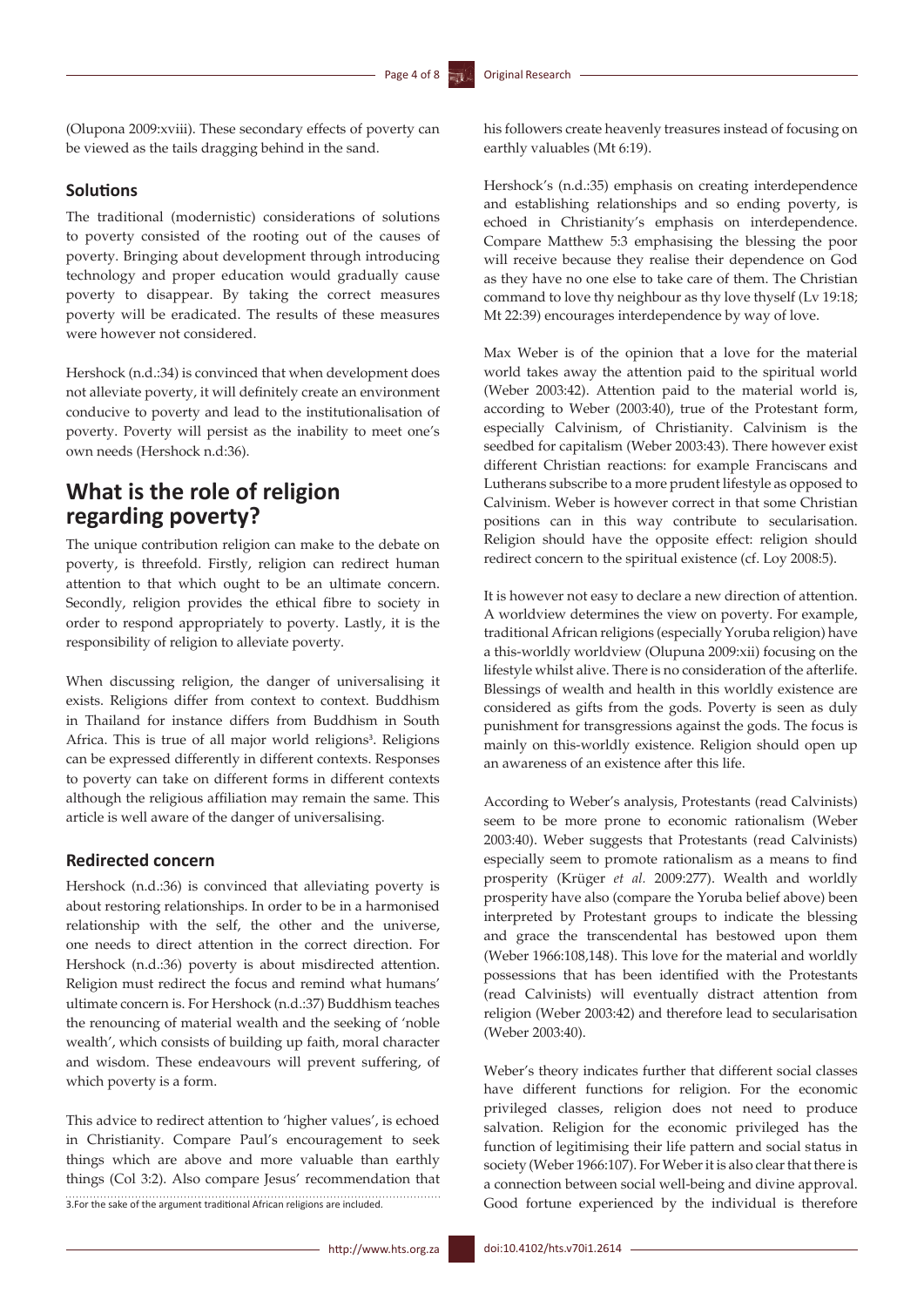a sign of divine approval. The opposite, namely poverty, being divine disapproval of existence as expressed in human misfortune (Weber 1966:108). Good fortune of the privileged is then legitimised religiously. For the underprivileged or disprivileged classes of society their need for salvation finds expression in various forms of religion (Weber 1966:108). In Hindu belief the deplorable condition of those belonging to the Pariah group, is seen as their deserved reward for accumulating excessive bad karma (Sharma 2010:171). Poverty in this regard is then religiously institutionalised.

It should be pointed out that human existence is not only reduced to a this-worldly, material existence. Poverty belongs to this world. Existence in this world is of course important, but there is so much more. Human existence should also focus on the spiritual existence. Religion has the task to remind humanity of completeness only attainable through engaging the spiritual as well as the material existence.

### **Ethical function**

Religion has an ethical role to play when it comes to poverty. De Beer refers to the position taken by Emmanuel Levinas to emphasise that ethics precede knowledge. An ethical treatment of a matter precedes knowledge thereof (De Beer 1996:44). Levinas (1981:10) in discussing essential human nature, reminds us that as living beings humans have a responsibility towards one another. This responsibility is expressed by way of the good (Levinas 1981:11). In a treatise on human nature Buijs (2005:171) indicates that the acts of goodness in humans are questionable. Buijs's scepticism is based on Ricoeur's hermeneutic of suspicion. Acts of goodness towards others is not necessarily performed with a selfish reason, he concludes (Buijs 2005:178). Humans react in goodness towards others based on gratitude for what they have received (Buijs 2005:179). Religion reminds humans of human nature, to seek selflessly the benefit of others. Altruism is a human trait which emphasises the human responsibility for others (Buijs 2005:170).

The responsibility towards the poor is not only a biblical imperative but also a humanitarian imperative (Mabuza 1996:1). Mabuza suggests that taking care of the poor is not only a religious obligation but a humanitarian affair as well. This outlook combines the religious with the anthropological view on poverty. The major world religions emphasise the responsibility to give to those in need. Judaism and Islam have institutionalised this obligation to give to the poor by way of *zakat* in Islam (Hashmi 2010:180) and *tzedakah* in Judaism (Zohar 2010:212). The gift to the poor is an obligation.

The possibility however exists that religion can maintain and contribute to poverty. This has been alluded to by referring to Weber's description of Calvinism's support for capitalism as religious value. This highlights the dark side of some religious values supporting poverty amongst some classes in society. As to the positive effect of religion on poverty, the question is how can the ethical task of religion address the issue of poverty?

#### **Religion must teach society proper values and principles to be applied in economic systems**

The solution to poverty suggested by Du Toit (1996:25) is to change the needs of people. Human needs are biologically constructed and socially determined. The basic biological needs for food and shelter cannot be changed. The approach to fulfilling these needs can however be changed. The solution is to change social values in order to change the attitude towards basic needs (Du Toit 1996:26).

Wealth and power are in many societies considered synonymous. Those with wealth have the power to control the lives of the poor. The current capitalistic value system maintains differences between the poor and the rich. It would be more appropriate if an economic system were driven by fair values, enabling survival of all (Du Toit 1996:30).

Hershock (n.d.:52) indicates how certain values in current economic policies maintain poverty. Through effective advertisement the need is created to consume. The excessive availability of credit further makes it easier to buy and fall into debt. More employment opportunities (Hershock n.d.:52), especially for women, increase expendable income and can stimulate greed. Social status is constructed in terms of what one possesses. The more I have, the higher my social standing. These values stimulate consumption and create the illusion that poverty can only be alleviated by increased consumption (Hershock n.d.:54). The more I have, the richer I appear: while, in fact, in trying to possess more I become poorer. The consumption driven economy urges cheap production in order to participate in a competitive market. The result is exploitation of labour and resources.

The illusion is created that a proper life is a life of consuming goods. Loy (2008:4) suggests that a 'happy life' should not be measured in terms of income but in terms of well-being. With 'well-being' the all-encompassing levels of deprivation as identified by the UN and World Bank, need to be addressed. Well-being does not consider consumption. These values applied in current economic systems need to be revised. Religion can suggest values that can redirect attention away from selfish greed and the need to own and consume. Values of contentment and finding well-being without consumption should be part of an economic system.

Olupona suggests (2009:xvi) that members of religious affiliations encourage governments to be intolerant towards corruption, to create skills-development programmes among local people, and to persuade Western governments not to give tax relieves to companies who contribute to environmental disasters. These are some examples of sound values to be implemented in an economic system which can alleviate poverty.

Non-governmental organisations (NGOs) with close ties to religious factions can contribute to the discussions on the causes of poverty. The NGOs can create awareness of the contributing factors to poverty by keeping the topics on the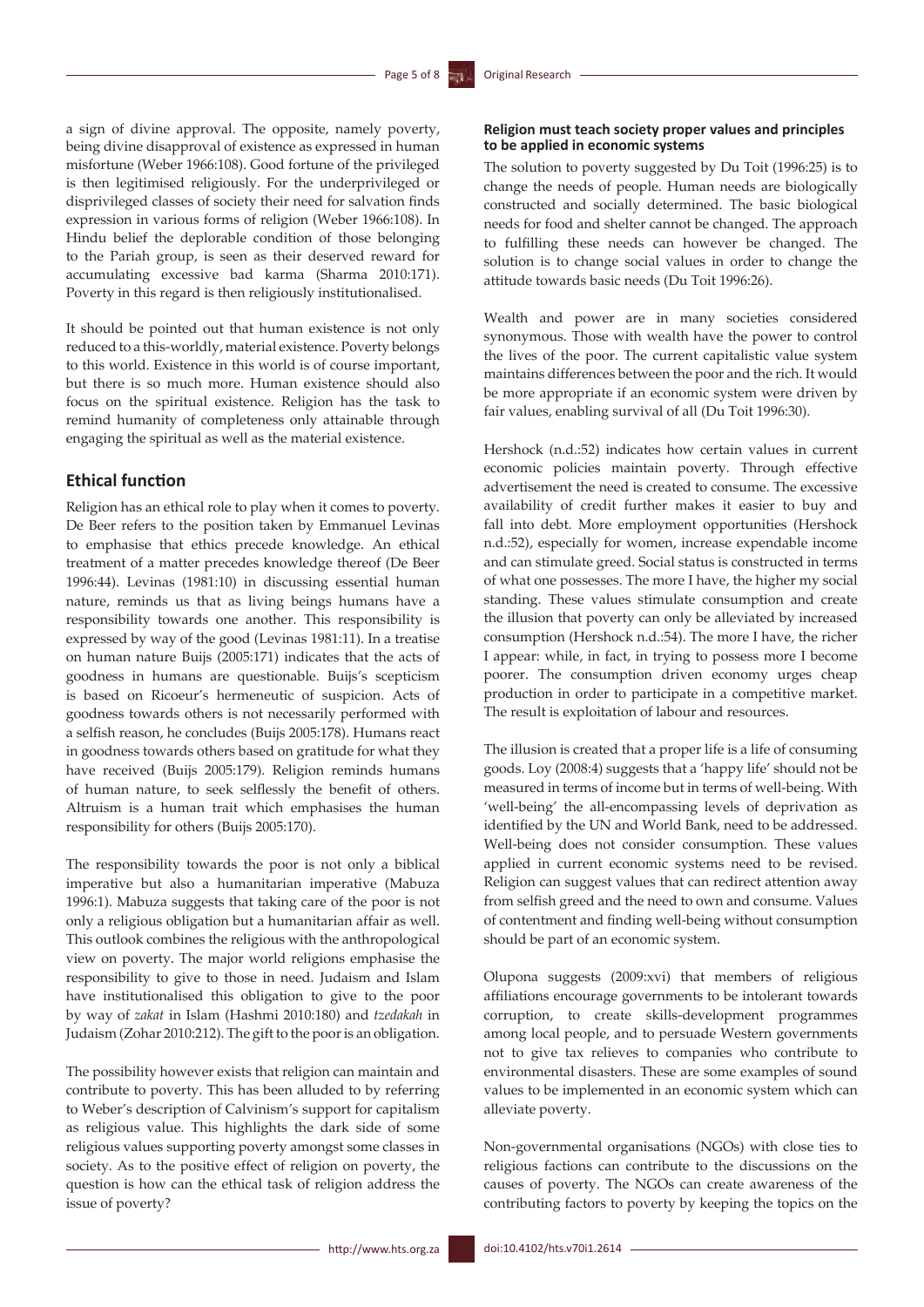agenda in discussions with government. Olupona (2009:xvi) attests to the successes reached by the Catholic social justice lobbying group, called *Network*, who continuously asks government and corporations ethical questions on economic policies. By asking how do government economic policies affect the poor or how do policies alleviate and prevent poverty, government and industry leaders will become aware of the problem and the urgency to address it through creating policies conducive to alleviating and even eradicating poverty.

Societies can reconstruct value systems. Only societies can reinforce what is of true importance in human life. Hershock (n.d.:37) indicates that poverty is not determined by the absence of material elements, but rather the response to the absence. Society needs a reorientation to what is truly necessary for a complete existence (compare what has already been mentioned in the Redirection of Attention above). These religiously determined values will temper and influence growth and consumption driven economic developments.

### **Religion must teach society the moral obligation of generosity**

Marcell Mauss (1990:18) when writing on human nature, states that generosity is an obligation. Whether generosity is a human trait being exercised under all conditions is questionable. Self-preservation weighs heavier than selfsacrifice. Generosity does not come naturally, but can be encouraged. It was the traditional way and ought to be the way in which humans meet each other in society (Mauss 1990:18).

What is needed is an adjustment in human attitude towards material elements. The minimum human needs, according to a Buddhist understanding, are food sufficient to prevent hunger and maintain health, clothing sufficient to appear socially decent and to protect the body from the natural elements, housing which provides shelter and security and medicine to prevent disease (Premasiri 1999:3). More than this is considered excessive. Compare the Jewish prayer reflecting this attitude:

Give me neither poverty nor riches, but give me only my daily bread. Otherwise I may have too much and disown you and say, 'Who is the Lord?' Or I may become poor and steal, and so dishonour the name of my God. (Pr 30:8)

The greatest wealth according to the Buddhist teaching (Premasiri 1999:4) lies in being content. Contentment tempers the need to own and consume. Contentment creates the possibility to share and redistribute resources. Contentment is however only possible when basic human needs are met. If I have what is necessary to survive I can share with others.

Loy (2008:7) suggests that the function of religion when it comes to poverty is to provide a moral framework for society. Members of society should be made aware of their moral responsibility towards members of society (Loy 2008:7). Generosity should be the guiding principle when responding to poverty (Loy 2008:9).

Maimonides, the medieval Jewish philosopher, deals in his commentary on the Talmud (*Mishna Torah)* in chapter 10:7–14 entitled *Hilkot matanot aniyim* [Laws about giving to the poor] with giving to the poor. According to Maimonides it is best to give a loan to a poor person in order to enable that person to make a living instead of begging. Such a gift is best given anonymously, willingly and with sympathy. A gift to the poor (*tzedakah*) is best given before it is asked for. This attitude illustrates generosity towards the poor.

#### **Religion must assist in restoring and maintaining human dignity**

As has been indicated earlier, poverty has the effect of creating class differences in society, causing the affluent to look upon the poor with disdain. Nobody should look down on the poor with disdain (Geremek 1994:5) as if the poor is inferior or lesser human beings. The problem is that economically poor can be equated with spiritually poor.

Olupona (2009:xix) states that in order for peace to prevail, the restoration of the spiritual sanctity of life is necessary. Religion has the obligation to remind society of the equality of human existence. Human beings cannot be classed and categorised according to the level of affluence. Society should secure the sanctity of life for all members of society. Religion provides the moral fibres enabling society to perform this task.

### **Poverty alleviation**

The role of religion when it comes to poverty can never be reduced to merely sympathy and well-wishing, nor empty words of comfort by emphasising a better future still to come.

People with different religious affiliations need to play an active role in attempting to alleviate and if possible eradicate poverty. Religion should create awareness of the problem of poverty. Human beings still exist in this-worldly life. Religion may redirect attention to a higher, spiritual existence in future, devoid of material needs. It still does not change the existential effects of poverty.

Olupona (2009:xv) emphasises the contribution faithbased initiatives can make in poverty alleviation. In Islam the principle of *zakat* [the obligatory gift to the poor] has exactly this function to maintain the integrity of the *umma* [community] (Hashmi 2010:183) by distributing wealth so that none in the community will go wanting (Hashmi 2010:186).

Religiosity is a growing phenomenon. Research carried out by Norris and Inglehart (2011) indicates how religion is growing especially amongst poor and oppressed communities. A feeling of insecurity, a lack of food and survival for example create the seedbed for religion. A feeling of dependence amongst the oppressed and the poor, increases religious activities. Corrupt religious leaders can in such oppressed communities however extort money from the poor in exchange for promises of wealth. Olupona (2099:xvi)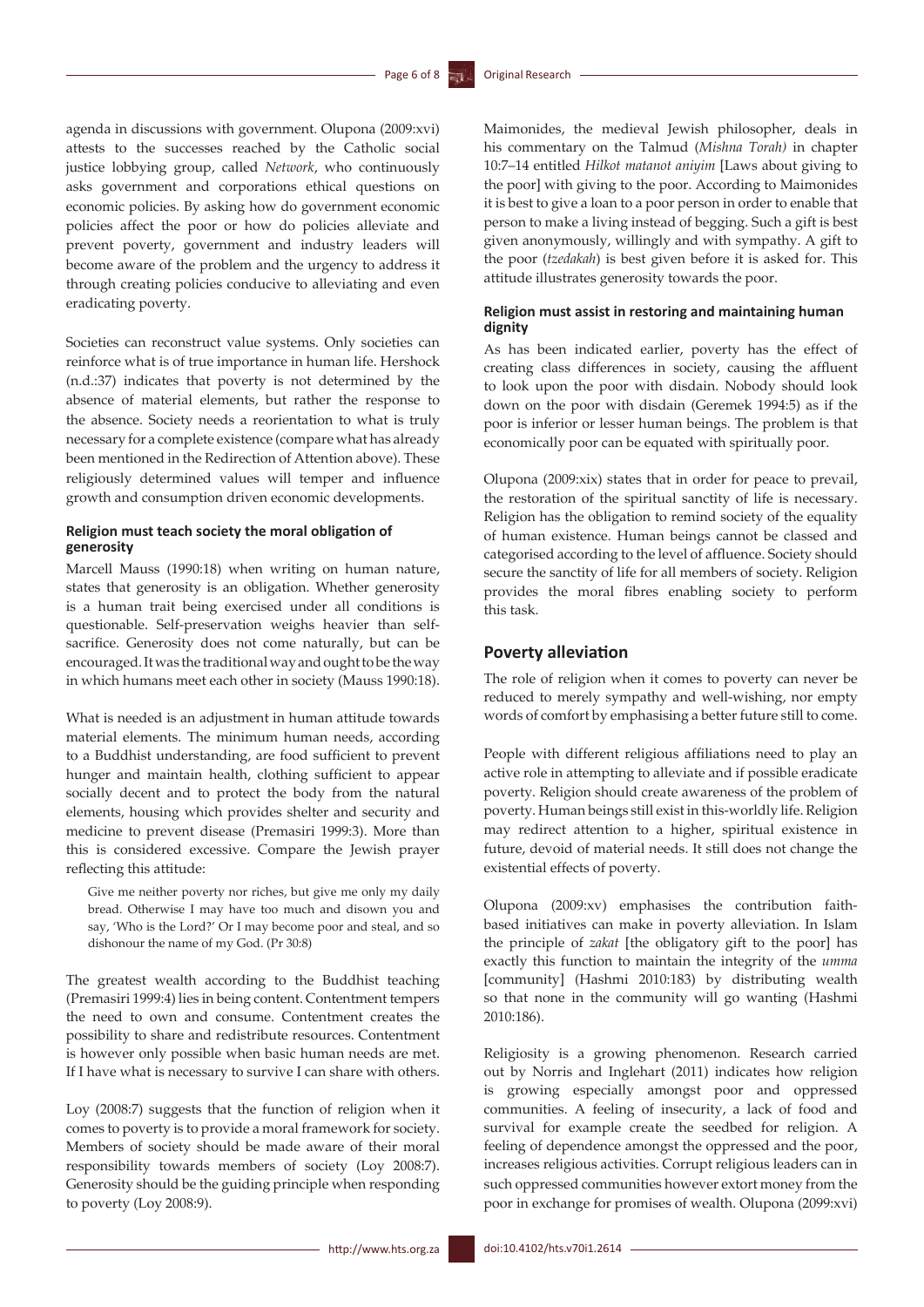confirms that in Africa the most impoverished people tend to be deeply spiritual.

Olupona (2009:xvii) suggests that faith-based communities work together with institutions to alleviate poverty. He suggests cooperation with the International Monetary Fund and World Bank in order to support the poor. Faith-based communities are considered to be credible partners and can assist the institutions in redistributing resources amongst local communities. The faith-based communities should however, according to Olupona (2009:xviii), maintain their prophetic calling by continuously commenting on global financial policies and must express a discomfort with unjust policies to the trade and industry community.

These faith-based communities provide a primary support network for families and dislocated individuals. Not only is the support in terms of material provision but faith-based communities also provide a sense of belonging and identity (Olupona 2009:xvi). This restores the human dignity to those in material need. The willingness to assist, Olupona states (2009:xvi), is based on ancient religious teachings, values and morals encouraging assistance to those in need.

The danger with *diakonia* [service to those in need] as a way of alleviating poverty is however twofold: humanitarianism and proselytising. Serving those in need only to relieve their material need ends up as humanitarianism based on philanthropy. The religious character is lost as humanitarian assistance is mainly focused on relieving material need. In addition to this religions can view the assistance to the poor as a means to convince them to convert to a particular religion. Assistance to the poor then becomes a missionary tool. The true agenda is not maintaining the sanctity of life, but expanding the borders of a religion. These pitfalls should be kept in mind when religions attempt to alleviate poverty.

Another danger is that of reductionism. Reducing the solution to poverty to the spiritual or ethical levels, is dangerous. Instead, when expressing concern about poverty, it should be holistic, keeping all needs of humans in mind. Olupona (2009:xvi) suggests a balance between religious endeavour to save souls as well as to address misery and poverty. The thisworldly and other-worldly concerns need to be in harmony and addressed equally.

## **Conclusion**

Poverty is nothing new and seemingly will never end. How society has responded to poverty over centuries has changed. There is however not only one way in which societies respond to poverty. The response to poverty is contextual. Each society responds to poverty in a different manner, as determined by economic, political, cultural, psychological, philosophical and traditional factors as well as religious convictions.

Religion can play a role in addressing poverty. Religion not only becomes the moral consciousness reminding society

of being generous to the poor but also seeing the poor as fellow human beings. Religion can also create a new matrix of thought, influencing the values of society. A society with a high regard for materialism and consumption, needs to take note of an existence stretching further than earthly life that includes a connection to a spiritual realm. The earthly material existence is a reduction of human existence. Societal thought needs to be redirected.

Religion not only functions in an ethical and ideological capacity when responding to poverty. Religion can motivate people to engage actively in participating in activities alleviating poverty. The balance is restored when poverty is not only measured in terms of ethical and spiritual measures, but also in attempts to provide the material needs of the poor.

True wealth does not lie in material possessions. Freedom to exist carefree is an asset. Religion can contribute to experiencing the fullness of life in all its forms.

## **Acknowledgements**

## **Competing interests**

The author declares that he has no financial or personal relationship(s) that may have inappropriately influenced him in writing this article.

## **References**

- Buijs, G., 2005, 'Homo donans. Waarom wij ons (soms) voor anderen inzetten', in G. Buijs (red.), *Homo Respondens: Verkenningen rond het mens-zjin,* pp. 169–179, Buijten & Schipperheijn Motief, Amsterdam.
- Chryssides, G.D. & Geaves, R., 2007, *The study of religion: An introduction to key ideas and methods,* Continuum, London.
- De Beer, C.S., 1996, 'Thinking and poverty', in C.W. du Toit (ed.), *Empowering the poor: A compilation of papers presented at the twentieth symposium of the Research Institute for Theology and Religion*, University of South Africa, Pretoria, South Africa, 04–05 September, 1996, pp. 37–47.
- Du Toit, C.W., 1996, 'Empowering the poor: Changing our minds on affluence and<br>poverty', in C.W du Toit (ed.), Empowering the poor: A compilation of papers<br>presented at the twentieth symposium of the Research Institute for *Religion*, University of South Africa, Pretoria, South Africa, 04–05 September, 1996*,* pp. 10–31.
- Galston, W.A. & Hoffenberg, P.H., 2010, *Poverty and morality: Religious and secular perspectives,* Cambridge University Press, Cambridge. [http://dx.doi.org/10.1017/](http://dx.doi.org/10.1017/CBO9780511779084) [CBO9780511779084](http://dx.doi.org/10.1017/CBO9780511779084)
- Geremek, B., 1994, *Poverty: A history,* transl. A. Kolakowska, Blackwell Publishers, Oxford.
- Gordon, D., 2005, *Indicators of poverty & hunger*, viewed 07 April 2014, from [www.](http://www.un.org/esa/socdev/unyin/documents/ydiDavidGordon_poverty.pdf) [un.org/esa/socdev/unyin/documents/ydiDavidGordon\\_poverty.pdf](http://www.un.org/esa/socdev/unyin/documents/ydiDavidGordon_poverty.pdf)
- Hashmi, S.H., 2010, 'The problem of poverty in Islamic ethics', in W.A. Galston & P.H. Hoffenberg (eds.), *Poverty and morality: Religious and secular perspectives,* pp. 180–203, Cambridge University Press, Cambridge. [http://dx.doi.org/10.1017/](http://dx.doi.org/10.1017/CBO9780511779084.010) [CBO9780511779084.010](http://dx.doi.org/10.1017/CBO9780511779084.010)
- Hershock, P.D., n.d., *Poverty alleviation: A Buddhist perspective*, viewed 06 March 2013, from [http://himalaya.socanth.cam.ac.uk/collections/journals/jbs/pdf/](http://himalaya.socanth.cam.ac.uk/collections/journals/jbs/pdf/JBS_11_03.pdf) [JBS\\_11\\_03.pdf](http://himalaya.socanth.cam.ac.uk/collections/journals/jbs/pdf/JBS_11_03.pdf)
- Krüger, J.S., Lubbe, H.J.A. & Steyn, H.C., 2009, *Human search for meaning,* Van Schaik Publishers, Pretoria.
- Levinas, E., 1981, *Otherwise than being or beyond essence,* transl. A. Lingis, Kluwer Academic Publishers, Dordrecht.
- Loy, D.R., 2008, 'Advancing legal empowerment of the poor: The role and perspective of Buddhism', in *Religions for piece*, viewed 06 March 2013, from [www.](http://www.religionsforpeace.org/file/.../legal-empowerment/buddhism-and-legal.do) [religionsforpeace.org/file/.../legal-empowerment/buddhism-and-legal.do](http://www.religionsforpeace.org/file/.../legal-empowerment/buddhism-and-legal.do)
- Mabuza, W., 1996, 'The struggle continues', in C.W. du Toit (ed.), Empowering the poor: A compilation of papers presented at the twentieth symposium of the Research Institute for Theology and Religion, University of South Africa, Pretoria, South Africa, 04–05 September, 1996*,* pp. 1–9.